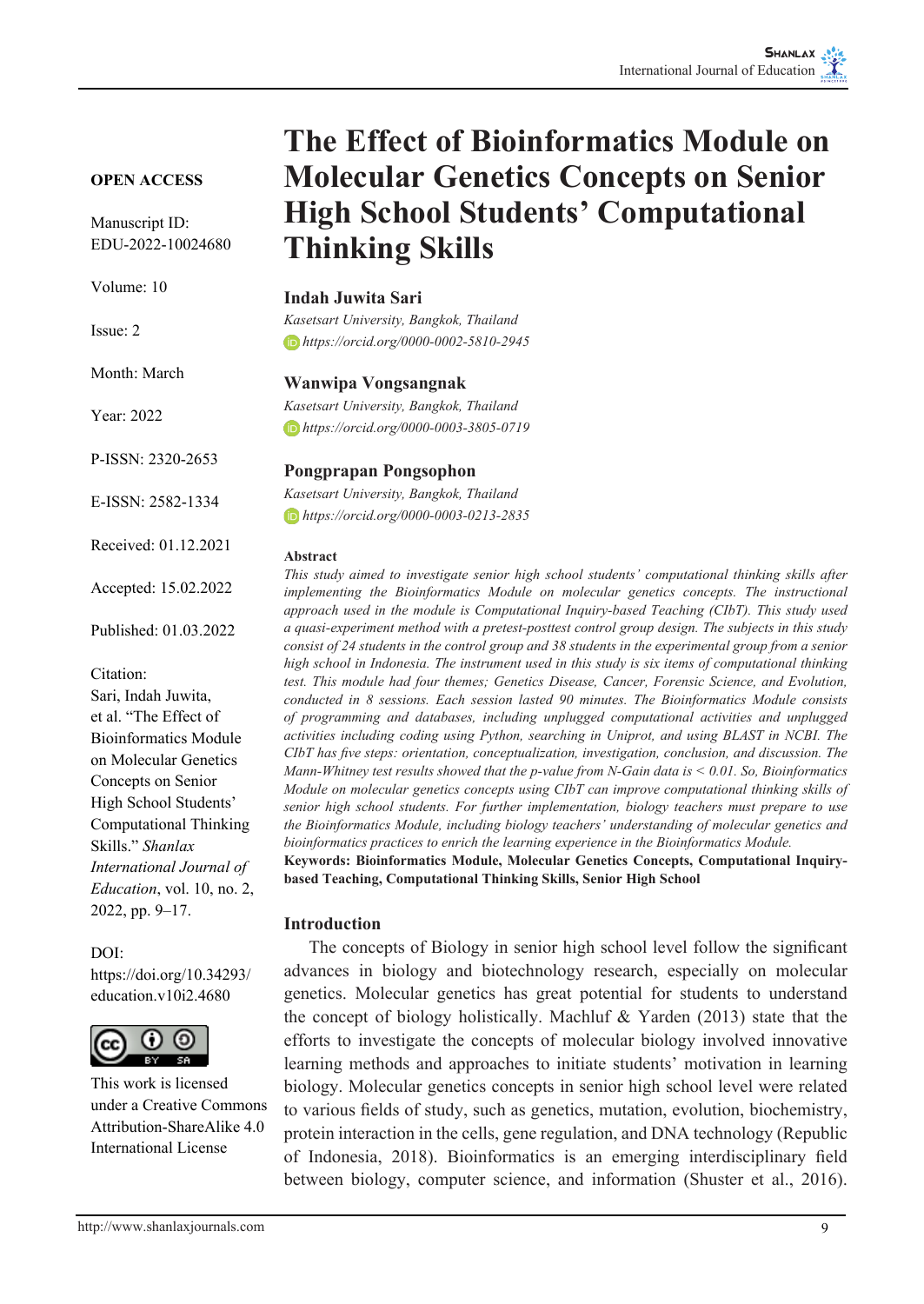Using bioinformatics in the learning process for high school students can establish the meaningful learning because of the bioinformatics touches many aspects that are relevant to new generations, such as health, environment, and agriculture issues (Marques et al., 2014). So, the teaching bioinformatics helps students understand these fundamental concepts in the unit of molecular genetics through developing practical research skills and getting accustomed to bioinformatics resources (Porter et al., 2007).

Many resources for bioinformatics learning are available free of charge, such as BLAST, ClustalW, and Entrez (Machluf & Yarden, 2013; Stevens & Boucher, 2015). The sandbox.bio, Jupyter Lab, and programming languages are also used in bioinformatics such as Python, R, and Java (Dudley & Butte, 2009; Fourment & Gillings, 2008). High school students could write simple codes to answer biological questions in bioinformatics using these programming languages (Velez Rueda et al., 2019). This learning experience develops computational thinking skills. Computational Thinking skills (CTs) is solving problem using a computer that has four components that help students solve a complex problem; decomposition, pattern recognition, abstraction, and algorithmic thinking (Labusch et al., 2019; Wing, 2006). In addition, CTs and coding are important 21st-century skills and competencies that have emerged due to incredible advance in computer processing (Bocconi et al., 2016; Tabesh, 2017).

In this present study, Computational Inquirybased Teaching (CIbT) is needed as a teaching strategy to guide Bioinformatics Module in senior high schools. In this study, the CIbT was developed by combining the previous work of Pedaste et al. (2015) and Fortmann et al. (2020). Pedaste et al. (2015) developed a computational-based teaching that consists of research, recording, observing, organizing data in the investigation phase, finding a relationship and drawing conclusions in the conclusion phase, and communicating results that reflected in the discussion phase. Meanwhile, Fortmann et al. (2020) developed computational guided inquiry (CGI) to enhance students' skills on manipulating and analyzing the data and enhancing the student learning experience through active learning methods using modules. CGI combined active-learning strategies, guided inquiry, and computational platforms using Excel. Then, we adopted five steps; orientation, conceptualization, investigation, conclusion, and discussion from Pedaste et al. (2015) and combined with the idea from Fortmann et al. (2020) that the CGI used modules to support real life problem in the learning.

We developed the CIbT as innovation from Pedaste et al. (2015) and Fortmann et al. (2020) using Bioinformatics Module. We conducted content validation of Bioinformatics Module using Bioinformatics experts. We analyzed the results from four lesson plans themes; Genetics Disease theme, Cancer theme, Forensic Science theme, and Evolution theme. Table 1 shows a brief description of the learning activities using Bioinformatics Module through CIbT in each phrase across different themes.

| The learning activities<br>in step of CIbT | <b>Themes in Bioinformatics Module</b>                                                                                                |                                                                            |                                                                                                           |                                                                                                                                                 |  |
|--------------------------------------------|---------------------------------------------------------------------------------------------------------------------------------------|----------------------------------------------------------------------------|-----------------------------------------------------------------------------------------------------------|-------------------------------------------------------------------------------------------------------------------------------------------------|--|
|                                            | <b>Genetics Disease</b>                                                                                                               | Cancer                                                                     | <b>Forensic Science</b>                                                                                   | <b>Evolution</b>                                                                                                                                |  |
| Orientation                                | Answer the<br>questions about<br>bioinformatics,<br>molecular genetics,<br>genetics diseases,<br>type 1 diabetic, and<br>insulin gene | Answer the questions<br>about cancer,<br>mutation, and type of<br>mutation | Answer the questions<br>about forensic<br>science and how<br>bioinformatics helps<br>forensic scientists, | Answer the questions<br>about evolution.<br>classification of<br>living things,<br>phylogenetic tree,<br>and steps to make<br>phylogenetic tree |  |

**Table 1: The Overview of Learning Activities using Bioinformatics Module through CIbT**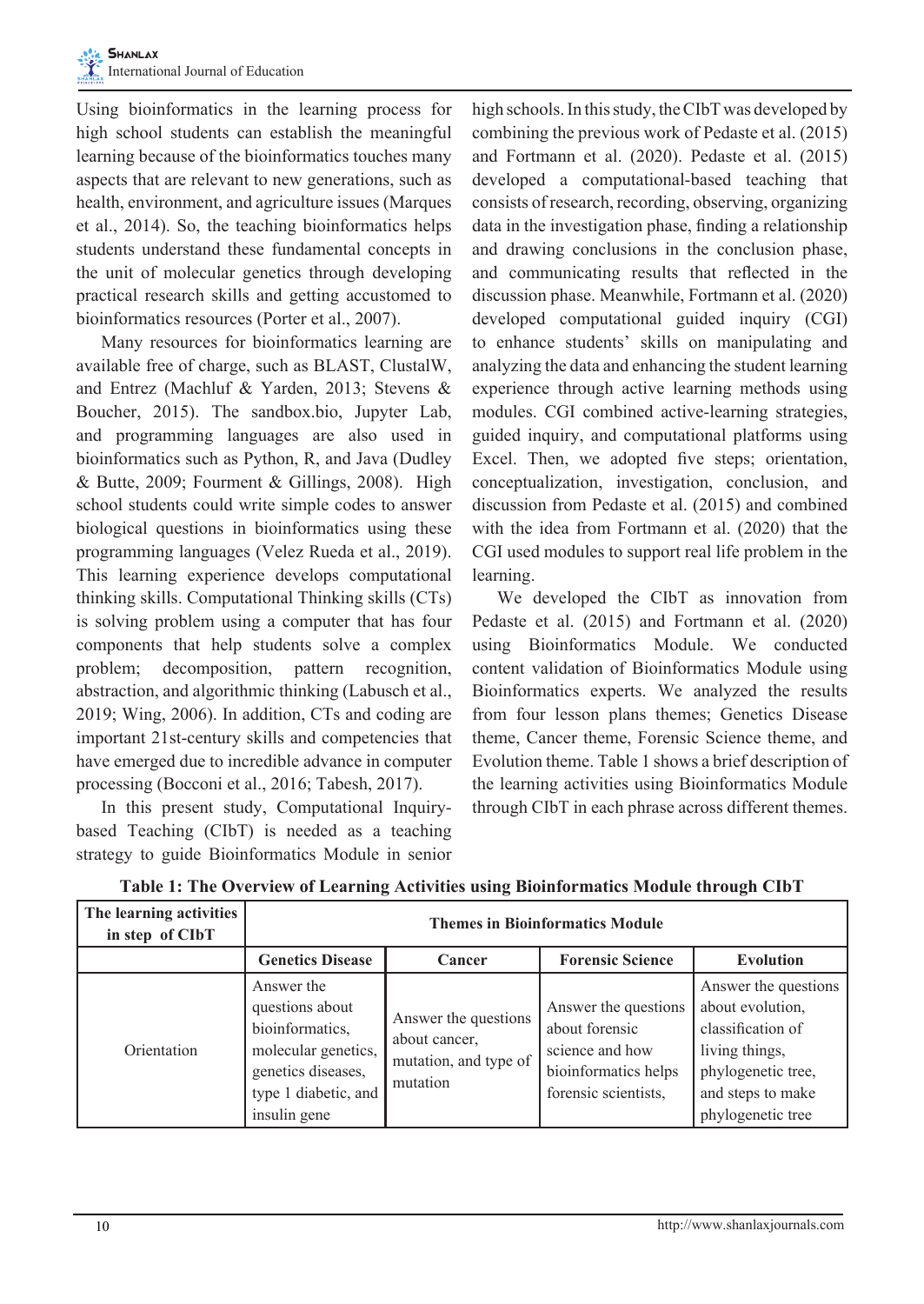| Conseptualization | Watch the<br>video about<br>bioinformatics,<br>molecular genetics,<br>and type 1 diabetic                                                                                                                                                                                                                                                                                      | Watch the videos<br>about cancer and<br>the role of drugs in<br>stopping mutations.                                                                                                                                    | Watch the videos<br>about forensic<br>science steps include<br>DNA extraction,<br>PCR, and gel<br>electrophoresis.                                                                                                 | Watch the videos<br>about evolution and<br>phylogenetic trees                                                                                         |
|-------------------|--------------------------------------------------------------------------------------------------------------------------------------------------------------------------------------------------------------------------------------------------------------------------------------------------------------------------------------------------------------------------------|------------------------------------------------------------------------------------------------------------------------------------------------------------------------------------------------------------------------|--------------------------------------------------------------------------------------------------------------------------------------------------------------------------------------------------------------------|-------------------------------------------------------------------------------------------------------------------------------------------------------|
| Investigation     | Install the Python<br>and PyCharm<br>Counting<br>Nucleotides and<br>GC content of<br>insulin gene using<br>unpluged and<br>Python<br>The location of<br>insulin gene using<br><b>BLAST</b><br>Comparing DNA<br>sequences using<br>Unplugged and<br>Uniport<br>DNA translation<br>to protein using<br>Unplugged,<br>Python, and<br>Sequence<br>Manipulating<br>Sequences (SMS). | Comparing normal<br>and cancer cells<br>using Unplugged and<br>Python<br>Comparing DNA<br>sequences using<br>Unplugged and<br>Python<br>Visualize a drug that<br>stops mutant protein<br>using BLAST in<br><b>NCBI</b> | Solve the problem<br>about DNA<br>extraction and PCR<br>Read the result of<br>Gel Electrophoresis<br>Comparing the<br>DNA sequence of<br>victim and victim's<br>closest relatives<br>using Unplugged and<br>Python | Make phylogenetic<br>tree by hand<br>Make phylogenetic<br>tree using BLAST in<br><b>NCBI</b><br>Make phylogenetic<br>tree using Python                |
| Conclusion        | Finding the<br>relationship<br>between the first<br>activity until the<br>fifth activity in the<br>breakout room to<br>get the conclusion<br>about Genetics<br>Disease                                                                                                                                                                                                         | Finding the<br>relationship between<br>the first activity until<br>the third activity in<br>the breakout room<br>to get the conclusion<br>about Cancer                                                                 | Finding the<br>relationship between<br>the first activity until<br>the third activity in<br>the breakout room<br>to get the conclusion<br>about Forensic<br>Science                                                | Finding the<br>relationship between<br>the first activity until<br>third activity in the<br>breakout room to get<br>the conclusion about<br>Evolution |
| Discussion        | Present the result<br>in the main room                                                                                                                                                                                                                                                                                                                                         | Present the result in<br>the main room                                                                                                                                                                                 | Present the result in<br>the main room                                                                                                                                                                             | Present the result in<br>the main room                                                                                                                |

Previous studies developed CTs, such as Rodríguez del Rey et al. (2020) who developed a module for computer engineering students in university to improve CTs. Chiazzese et al. (2019) assessed CTs of students in K-12 education after learning programming about robotics. The result showed that programming robotics has a positive impact on students' learning of CTs. Zhao & Shute (2019) developed students' CTs in a middle school using Penguin Go as a video game, and the result showed that students' CT skills improved

significantly after playing the game for less than two hours. Based on the research gap, limited research to improve student CTs using molecular genetic concepts at the high school level. In addition, there has been no development of a bioinformatics module through CIbT to improve student CTs. So, this study aimed to investigate the effect of Bioinformatics Module on molecular genetics concepts using CIbT on high school students' computational thinking skills.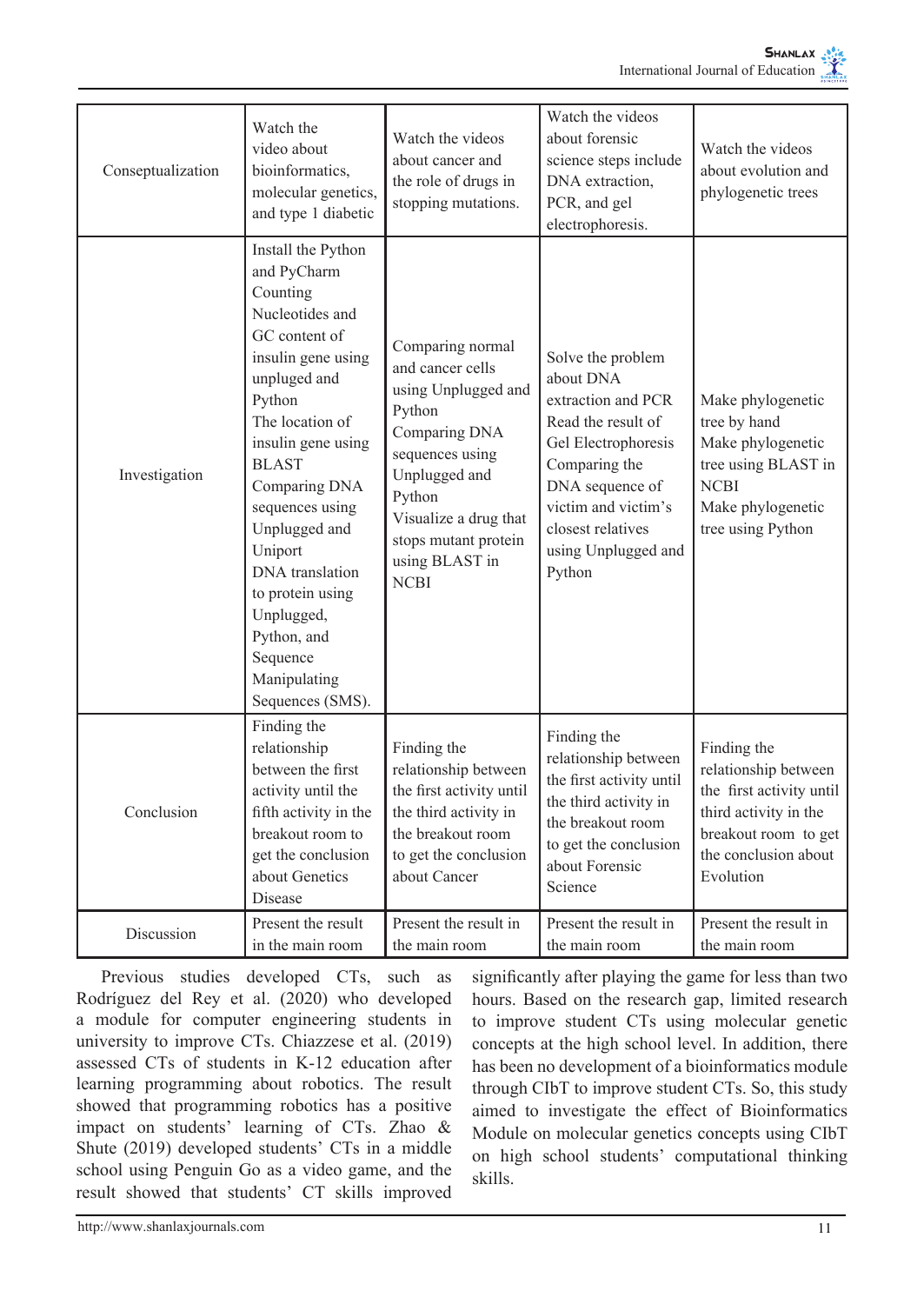# **Bioinformatics Module for Developing Computational Thinking and Understanding Molecular Genetics Concepts**

The Bioinformatics Module in our study employ guided inquiry: the students would engage in both unplugged and plugged computational thinking activities. The example of unplugged activities are students counting nucleotide by hand, students calculating the percentage of nucleotide ratio by hand, etc. Meanwhile, the example of plugged activities using Python, Uniport, SMS (Sequence Manipulate Suite), BLAST at NCBI to import data, make calculate, compare DNA sequences, and make phylogenetic trees.

The science curriculum in the Biology in senior high school in Indonesia molecular genetics and DNA technology regarding analyzing the relationship between structural and the functional of genes, DNA, chromosomes, analyzing mutation in living things, analyzing gene regulation in living things, using principles of Biotechnology and its application as an effort to improve human welfare and explaining the theories, principles, and mechanism of evolution and speciation. To establish the scope of molecular genetics in this study, we specified target concepts regarding biotechnology and DNA technology from National Science Curriculum of the Republic of Indonesia (Couch et al., 2015; Republic of Indonesia, 2018). We compiled key ideas and their corresponding target concepts along (Table 2).

| <b>Table 2: Key Ideas and Target Concepts</b>    |
|--------------------------------------------------|
| <b>Regarding Molecular Genetics for Grade 12</b> |
| <b>Students in Indonesia</b>                     |

| <b>Key ideas</b>                                                                                       | <b>The Target Molecular</b><br><b>Genetic Concepts</b> |  |  |
|--------------------------------------------------------------------------------------------------------|--------------------------------------------------------|--|--|
| Analyzing the relationship<br>between structural and the                                               | The structure and<br>replication of DNA                |  |  |
| functions of genes, DNA,<br>chromosomes                                                                | Central dogma                                          |  |  |
| Understanding mutation in<br>living things                                                             | Mutation                                               |  |  |
| Understanding gene                                                                                     | Gene regulation                                        |  |  |
| regulation in living things                                                                            | The DNA microarrays                                    |  |  |
| Understanding<br>the principles of                                                                     | Recombinant DNA<br>technology                          |  |  |
| Biotechnology and its<br>application as an effort to                                                   | DNA fingerprinting and<br>forensic science             |  |  |
| improve human welfare<br>(DNA technology)                                                              | Genomics                                               |  |  |
| Explaining the theories,                                                                               | Evidence of evolution                                  |  |  |
| principles, and mechanism<br>of evolution also the latest<br>views of experts related to<br>speciation | Classification and<br>Phylogeny                        |  |  |

Based on Table 2, molecular genetics consists of 10 target concepts, in this study presented the target concepts into four themes; Genetic diseases, Cancer, Forensic Science, and Evolution (Table 3).

|                                         | <b>Themes</b>           |        |                         |                  |  |
|-----------------------------------------|-------------------------|--------|-------------------------|------------------|--|
| <b>Molecular Genetics Concepts</b>      | <b>Genetics Disease</b> | Cancer | <b>Forensic Science</b> | <b>Evolution</b> |  |
| The structure and replication of DNA    |                         |        |                         |                  |  |
| Central dogma                           |                         |        |                         |                  |  |
| Mutation                                |                         |        |                         |                  |  |
| Gene regulation                         |                         |        |                         |                  |  |
| Genomic                                 |                         |        |                         |                  |  |
| The DNA microarrays                     |                         |        |                         |                  |  |
| Recombinant DNA technology              |                         |        |                         |                  |  |
| DNA fingerprinting and forensic science |                         |        |                         |                  |  |
| Evidence of evolution                   |                         |        |                         |                  |  |
| Classification and Phylogeny            |                         |        |                         |                  |  |

**Table 3: The Framework of Bioinformatics Module regarding Molecular Genetics Concepts by Themes**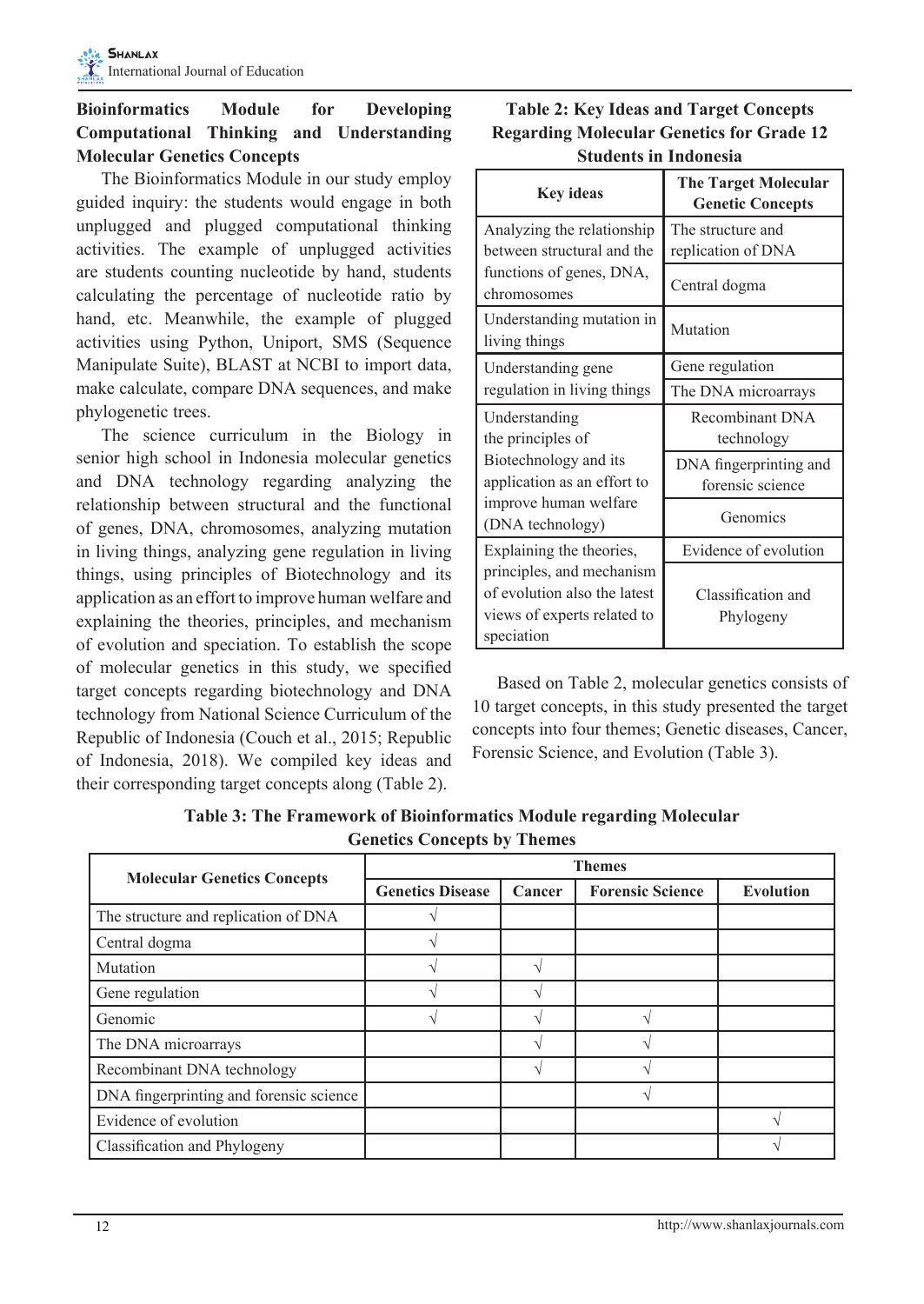Computational Thinking appeared in the nineteenth century as a process to formulate, design, and test innovative solutions to science and mathematics problems in daily life using computers to leverage the power of technological methods (Tabesh, 2017; Wing, 2006). There are two ways in computational thinking; conceptualizing problems and operationalizing solutions. First, we must understand and frame the process through an algorithmic thinking system that can help us develop a solution. Second, we develop solutions and implement them; after that, evaluate the result of implementing the solution in which all steps based on the computer systems and repetitive processes (Eickelmann, 2019).

Students demonstrate the computational thinking in four components; decomposition, pattern recognition, abstraction, and algorithmic thinking (Labusch et al., 2019; Tucker, 2006). Decomposition is the ability to analyze the task and break it into smaller activities (Barr & Stephenson, 2011; Tabesh, 2017). Pattern recognition is the ability to identify a pattern in a part of the data component (Michaelson, 2015; Pólya, 2004). We could use pattern recognition to recognize a DNA strand pattern, such as comparing DNA sequences or translating Genes into Proteins (Fink, 2008). Abstraction is the ability to separate between useful and relevant information and employ useful information to solve a problem (Frigg, 2002). For example, we find extensive data from biological databases, focusing on relational databases to solve the problem (Qin, 2009). Algorithmic thinking is the ability to use codes step by step in the programming language by computer to find the final solution (Labusch et al., 2019). Based on those definitions, in Table 4, we classified themes, bioinformatics topics, tools, and computational thinking skills targeting in our Bioinformatics Module.

| <b>Bioinformatics</b><br><b>Module Themes</b> | <b>Bioinformatics Topics</b>                                                                                         | <b>Bioinformatics</b><br><b>Tool</b>                         | <b>Computational Thinking</b><br><b>Skills Developed</b>                    |
|-----------------------------------------------|----------------------------------------------------------------------------------------------------------------------|--------------------------------------------------------------|-----------------------------------------------------------------------------|
| Genetics Disease                              | Counting Nucleotides and GC content<br>The location of gene<br>Comparing DNA sequences<br>DNA translation to protein | Unplugged<br>Python<br><b>BLAST</b><br>Uniprot<br><b>SMS</b> | Decomposition<br>Pattern recognition<br>Abstraction<br>Algorithmic thinking |
| Cancer                                        | Comparing normal and cancer cells<br>Comparing DNA sequences<br>Visualize a drug that stops mutant<br>protein        | Unplugged<br>Python<br><b>BLAST</b> in NCBI                  | Decomposition<br>Pattern recognition<br>Abstraction<br>Algorithmic thinking |
| Forensic Science                              | Read the result of Gel Electrophoresis<br>Comparing the DNA sequence of<br>victim and victim's closest relatives     | Unplugged<br>Python                                          | Decomposition<br>Pattern recognition<br>Abstraction<br>Algorithmic thinking |
| Evolution                                     | Make phylogenetic tree                                                                                               | Unplug<br>Python<br><b>BLAST</b> in NCBI                     | Decomposition<br>Pattern recognition<br>Algoritmic thinking                 |

**Table 4: The Structure of Bioinformatics Modulefor Senior High School**

## **Methods**

This study used a quasi-experiment with pretestposttest control group design (Reichardt, 2019). The sampling technique in this study is cluster sampling. The subjects in this study is 24 students in the control group and 38 students in the experimental group from a school with a well-equipped with educational technology to implement the Bioinformatics Module. The Experimental group was implemented

Bioinformatics Module based Computational Inquiry-based Teaching, and the control group learned the molecular genetics concept using inquiry learning. The learning unit is molecular genetics.

We assessed students' computational thinking skills using six computational thinking test items adopted from Bebras Task (2016-2018). Six computational thinking test items were validated using Rasch analysis with a 0.55 reliability index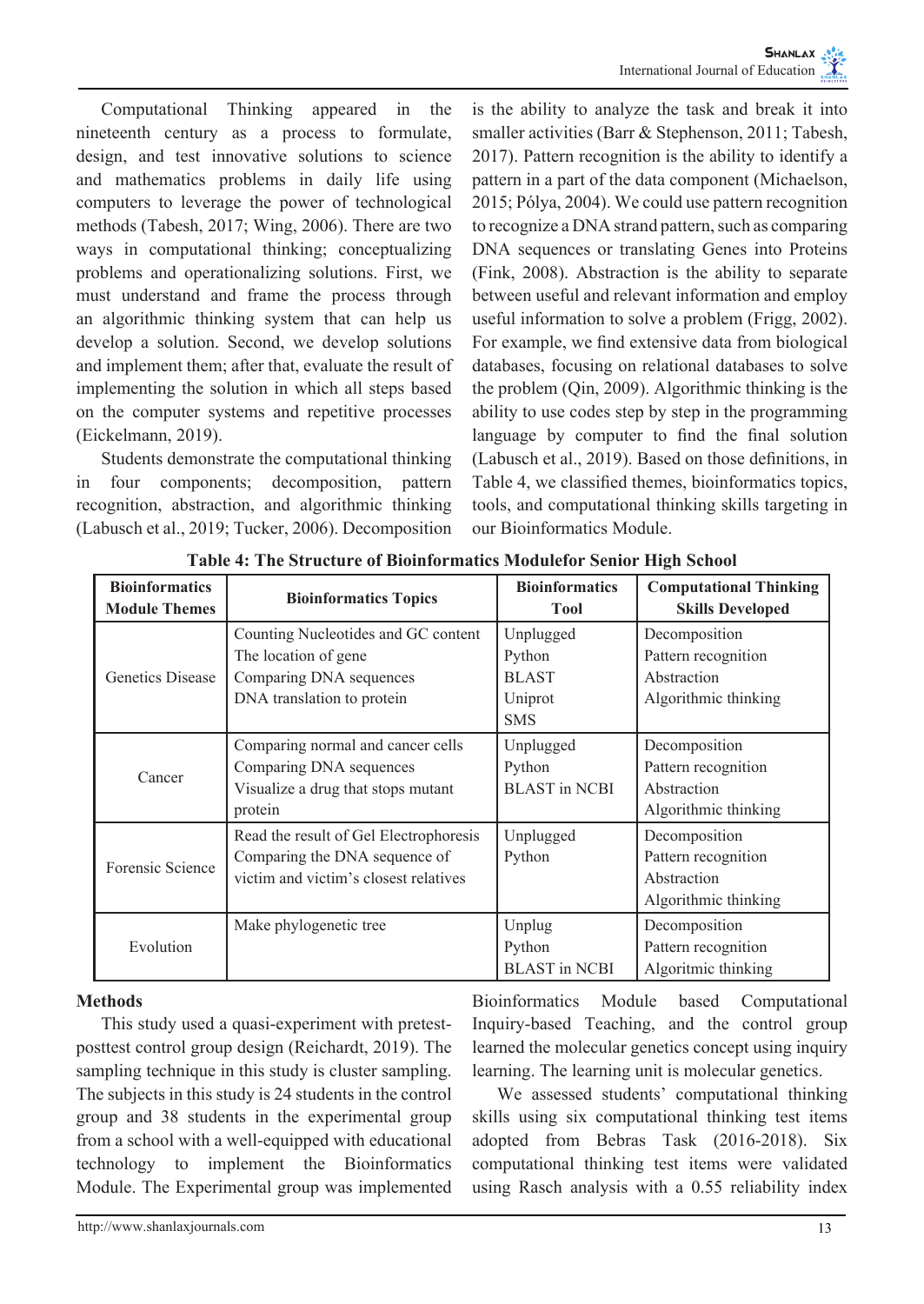in the moderate level. Six items had infit and outfit measures in the acceptable range of 0.7 to 1.3 (Sari et al., 2021). Six items of computational thinking test are acceptable, including Rows and Columns (2018), Treasure Maps (2018), Cipher wheel (2017), Commuting (2017), Secret messages (2016), and Kix Code (2016) (Sari et al., 2021). We assessed students' Computational thinking skills before and after learning the molecular genetics concept using Google form. The examination took 20 minutes.

We analyzed the computational thinking data using the R program to check assumption of data including the normality and homogeneity before conducting hypothesis test. We used p-value of 0.5 and smaller as a cutoff for to rejecting the null hypothesis test (Greenland et al, 2016). We used Mann-Whitney test in this research because the pretest data is not normally distributed and is not homogenous. We used N-Gain data because the pretest data between control and experimental groups is different. We used N-Gain between the gain of pretest and posttest data using the formula in Figure 1 to know the improvement CTs of students in experimental and control groups.

# **N-Gain = Posttest score – Pretest score / Ideal score – Pretest score Fig. 1: The Formula of N-Gain (Meltzer, 2002)**

# **Results**

The students completed six items of computational thinking test using Google Form before and after learning the molecular genetics concepts. We analyzed the data of CTs using the R program, and it can be seen in Table 5. Based on the analysis, we found that mean of pretest for the control group is 16.67, and the mean of posttest is 22.92. The pretest mean for the experimental group is 36.4, and the posttest is 53.07. Shapiro–Wilk test and Bartlett test showed that the pretest and posttest data in control and experimental groups are not normally distributed  $(p-value < 0.05)$  or have difference variance (p-value)  $<$  0.05). Based on this result, we decided to use Mann Whitney test to determine whether the two groups' pretest data are different significantly. We got p-value  $\leq 0.05$ . It means that control and experimental groups are different. So, we used N-Gain to determine students' improvement CTs in experimental and control groups. We used Mann Whitney test to determine whether the two groups' significant N-gain is different or same. We got p-value < 0.05, so CTs of students in experimental and control groups are significantly difference, and CTs of students in the experimental group were improved. We can say that the Bioinformatics Module on molecular genetics concepts using CIbT had a positive effect on students' computational thinking skills at the senior high school level.

|                         | <b>Control Group</b><br><b>Experimental Group</b>                                             |                            |                          |                                                                                                                                                                                                      |                                                                                                                |
|-------------------------|-----------------------------------------------------------------------------------------------|----------------------------|--------------------------|------------------------------------------------------------------------------------------------------------------------------------------------------------------------------------------------------|----------------------------------------------------------------------------------------------------------------|
|                         | <b>Pretest</b>                                                                                | <b>Posttest</b>            | <b>Pretest</b>           | <b>Posttest</b>                                                                                                                                                                                      |                                                                                                                |
| N                       | 24                                                                                            |                            | 38                       |                                                                                                                                                                                                      |                                                                                                                |
| Mean of CTs             | 16.67                                                                                         | 22.92                      | 36.4                     | 53.07                                                                                                                                                                                                |                                                                                                                |
| Normality test          | $p-value =$<br>0.000470                                                                       | $p-value =$<br>$2.639e-06$ | $p$ -value =<br>0.003369 | $p-value =$<br>0.02481                                                                                                                                                                               | All of data have p-value $0.05 \rightarrow$ the data<br>from control and experimental groups are<br>not normal |
| N-gain normality test   | $p$ -value = 0.01049<br>$p-value = 2.1e-05$                                                   |                            |                          |                                                                                                                                                                                                      |                                                                                                                |
| Homogeneity test        | $df = 1$ , p-value = 0.01471 (pretest Data)<br>$df = 1$ , p-value = 3.095e-05 (Posttest Data) |                            |                          | All of data have p-value $0.05 \rightarrow$ the data<br>from control and experimental groups are<br>not homogeneous                                                                                  |                                                                                                                |
| N-gain homogeneity test | $df = 1$ , p-value = 3.122e-07                                                                |                            |                          |                                                                                                                                                                                                      |                                                                                                                |
| Mann Whitney test       | $p$ -value = 0.0001321(pretest Data)<br>$p$ -value = 0.01107 (N-Gain data)                    |                            |                          | Pretest data has p-value $\leq 0.05 \rightarrow$ control<br>and experimental groups are different<br>N-Gain data has p-value $\leq 0.05 \rightarrow$ control<br>and experimental group are different |                                                                                                                |

**Table 5: Analyze Data of Computational Thinking Skill**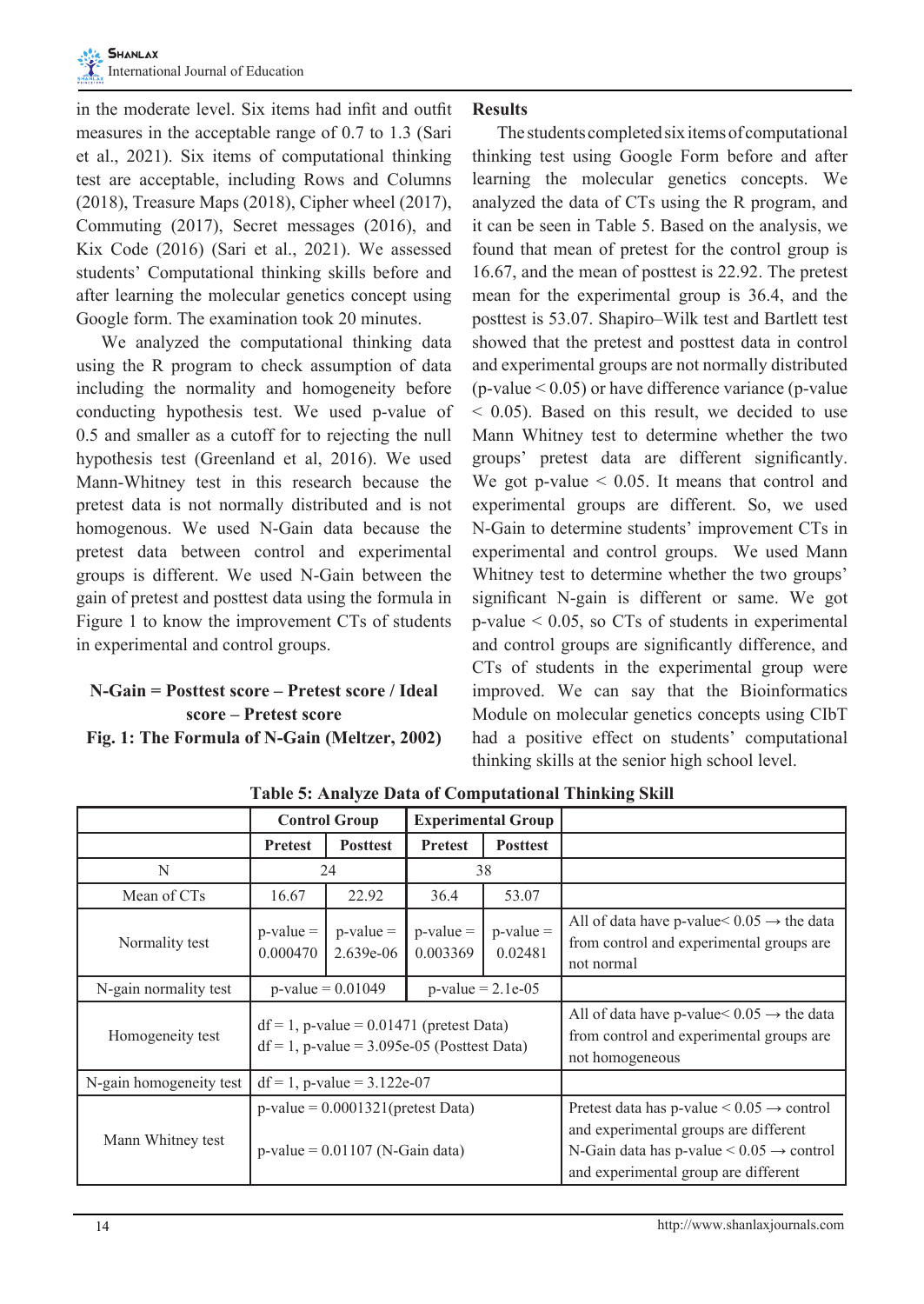#### **Discussion**

Based on the results of data analysis in Table 5, we can see an improvement between the average pretest and posttest scores in the control and experimental groups on computational thinking skills (CTs). However, the improvement of CTs mean in the control group was lower than in the experimental group in posttest. This is evidenced by the results of the Mann-Whitney test that p-value is less than 0.05. It means that the CTs in the experimental group have increased significantly. The following are some of the explanation why the Bioinformatics Module on molecular genetics concepts using CIbT positively influence students' CTs in high school significantly.

In the Genetic disease theme, students learned a lot about bioinformatics, how to install Python and PyCharm as Bioinformatics tools, and type 1 diabetic as genetics a disease. Some activities in this theme stimulate CTs, such as installing programming language, counting nucleotides using unplugged technique and Python, where the location of the insulin gene, comparing DNA sequences, and DNA translation to protein. Fink (2008) said that comparing DNA sequences and translating the DNA to protein needs the skill of pattern recognition. Pattern recognition consists of recognizing specific repeated situations and generalizing them (Chiazzese et al,. 2019). The students' activity to install and run programming languages like Python and PyCharm needs to write codes step by step in the computer to find the final solutions (Labusch et al., 2019).

In the Cancer theme, we found that the students had learned how to compare normal cells and cancer cells and visualize drugs to stop cancer-causing mutations using bioinformatics tools. Based on the observation result, the students enjoyed the activities using CIbT and Bioinformatics Module. The students were excited to compare the sequence from normal cell to cancer cell using unplugged, Python, and NCBI. Participants were also able to communicate the steps in comparing normal and cancer cell sequences using unplugged, Python, and NCBI. In this case, students use skill decomposition that determine the easiest way to compare the sequences of normal cells and cancer cells. In addition, participants were also able to communicate the benefits of visualization of 3D proteins. In this

case, students use abstraction skills to communicate abstract 3D protein images. Decomposition consists of dividing a task or problem into simpler parts, and abstraction hides the inherent complexity of reality to represent only its essential aspects (Rodríguez del Rey et al,. 2020).

In the Forensic Science theme, learning consisted of minds-on activities, in the beginning, using forensic Science case and step to identify the victim and hand-on activity in the investigation to compare DNA sequence of victim and victim's closest relatives using unplugged computing and coding in Python. The students got new knowledge about how biology and bioinformatics can solve forensic science problems. Like in the Forensic Science theme, the Evolution theme consists of hands-on activity to make phylogenetic trees using unplugged computing, Python, and BLAST of NCBI. Although the activity only made phylogenetic trees using unplugged computing, Python, and BLAST of NCBI, the participants understood the evolution concept more. Based on the observation result in the conclusion phase, the students could explain evolution's definition in more detail. The students give the molecular genetics terms in the evolution theme, such as mutations, cross DNA, or environmental changes are the causes of evolution in species. These activities stimulate abstraction and algorithmic thinking that consists of practical steps to solve the problem (Frigg, 2002; Qin, 2009; Labusch et al., 2019). Basically, students still have difficulty explaining evolution related to phylogenetic trees. After students learn to make phylogenetic trees by hand, then use Python, reinforced by using BLAST of NCBI, students become able to describe the abstract evolutionary process into concrete. In addition, students could also explain step by step in making a phylogenetic tree.

#### **Conclusion**

From the study, we conclude that Bioinformatics Module on Molecular Genetics concepts using computational Inquiry-based teaching give the effect to increase students' computational thinking skills significantly in senior high school level with p-value <0.01. The steps in CIbT enhance all components of computational thinking of students.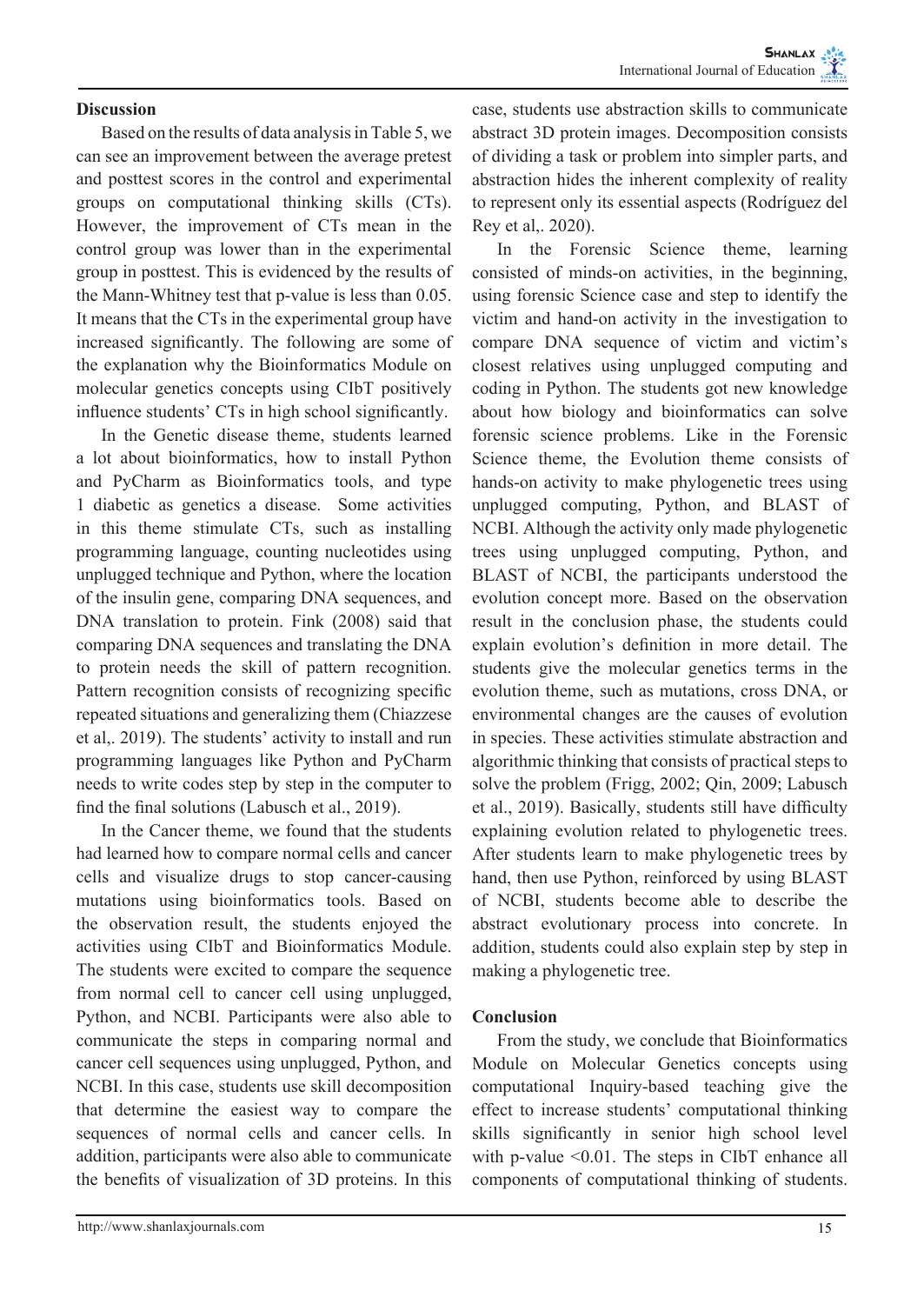The limitation of this implementation is the device in the learning process should be compatible with many applications such as PyCharmand python and the internet connection should be strong, because the learning process is in the online learning process. For further study, biology teachers should have good preparation to use Bioinformatics Module, not only the internet connection and devices of students, but also molecular genetics concepts and bioinformatics practices to enrich the learning experience in Bioinformatics Module. In addition, biology teachers should explore the phases of computational Inquirybased teaching to enhance computational thinking skills. Each phase in the strategy has activities that can stimulate CTs of students. For future research, important to determine the effect of students' conceptual understanding of molecular genetics concept using the Bioinformatics Module at the high school level.

## **Acknowledgement**

We thank Mr. Preecha Patumcharoenpol as a bioinformatician, who gave us great comments and suggestions in this paper and Bioinformatics Module.

## **References**

- Barr, Valerie, and Chris Stephenson. "Bringing Computational Thinking to K-12: What is Involved and What is the role of the Computer Science Education Community?." *ACM Inroads,* vol. 2, no. 1, 2011, pp. 48-54.
- Bocconi, Stefania, et al. "Exploring the Field of Computational Thinking as a 21st Century Skill." *Proceedings of the EDULEARN16*, 2016.
- Chiazzese, Giuseppe, et al. "Educational Robotics in Primary School: Measuring the Development of Computational Thinking Skills with the Bebras Tasks." *Informatics*, vol. 6, no. 4, 2019.
- Couch, Brian A., et al. "The Molecular Biology Capstone Assessment: A Concept Assessment for Upper-Division Molecular Biology Students." *CBE - Life Sciences Education*, vol. 14, no. 1, 2015.
- Dudley, Joel T., and Atul J. Butte. "A Quick Guide for Developing Effective Bioinformatics

Programming Skills." *PLOS Computational Biology*, vol. 5, no. 12, 2009.

- Eickelmann, Birgit. "Measuring Secondary School Students' Competence in Computational Thinking in ICILS 2018 - Challenges, Concepts, and Potential Implications for School Systems Around the World." *Computational Thinking Education*, edited by Siu-Cheung Kong and Harold Abelson, Springer, 2019, pp. 53-64.
- Fink, Gernot A. *Markov Models for Pattern Recognition: From Theory to Applications*. Springer, 2014.
- Fortmann, Lea, et al. "Teaching Modules for Estimating Climate Change Impacts in Economics Courses using Computational Guided Inquiry." *The Journal of Economic Education,* vol. 51, no. 2, 2020, pp. 143-58.
- Fourment, Mathieu, and Michael R. Gillings. "A Comparison of Common Programming Languages used in Bioinformatics." *BMC Bioinformatics*, vol. 9, 2008.
- Frigg, Roman. "Models and Representation: Why Structures are not Enough." *Measurement in Physics and Economics Project Discussion Paper Series*, 2002.
- Greenland, Sander, et al. "Statistical Tests, P Values, Confidence Intervals, and Power: A Guide to Misinterpretations." *European Journal of Epidemiology*, vol. 31, 2016, pp. 337-50.
- Labusch, A., et al. "Computational Thinking Processes and their Congruence with Problemsolving and Information Processing." *Computational Thinking Education*, edited by Siu-Cheung Kong and Harold Abelson, Springer, 2019, pp. 65-78.
- Machluf, Yossy, and Anat Yarden. "Integrating Bioinformatics into Senior High School: Design Principles and Implications." *Briefings in Bioinformatics*, vol. 14, no. 5, 2013, pp. 648-60.
- Marques, Isabel, et al. "Bioinformatics Projects Supporting Life-Sciences Learning in High Schools." *PLoS Computational Biology*, vol. 10, no. 1, 2014.
- Meltzer, David E. "The Relationship between